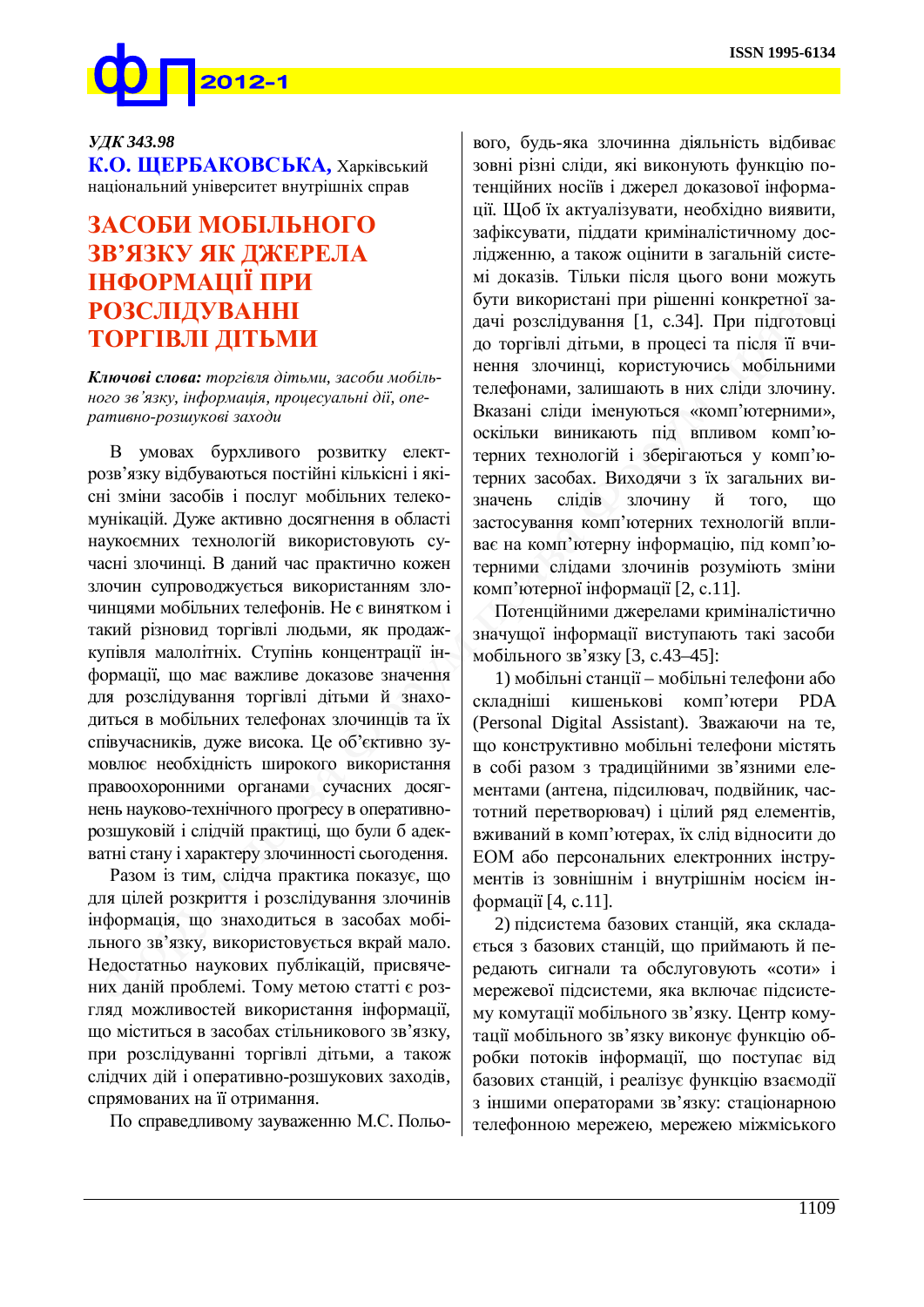## $2012 - 1$

зв'язку, мережею передачі даних і мережами інших операторів зв'язку. Крім того, він рееструє, ідентифікує абонентів, забезпечує захист інформації, оновлює інформацію про місцезнаходження абонентів, організовує передачу, обслуговування, маршрути викликів при роумінгу.

Таким чином, у процесі функціонування мобільного зв'язку беруть участь мобільний телефон, мережа базових станцій і комутатор. Для використання інформації, що міститься в цих засобах, в діяльності по розкриттю і розслідуванню торгівлі дітьми її необхідно актуалізувати, створити умови для сприйняття слідчим або оперативним працівником. Зі всієї безлічі інформаційних сигналів мають бути виділені, перш за все ті, які містять інформацію, що може згодом виступати доказами у кримінальній справі або сприяти їх виявленню.

Кріміналістично значуща інформація, що міститься в засобах мобільного зв'язку, обумовлена їх технічними і функціональними особливостями.

Першу групу складає інформація, що знаходиться в призначеному для користувача обладнанні. У мобільних телефонах основна маса такої інформації утворюється безпосередньо абонентом у процесі користування послугами, що надаються оператором зв'язку. Основними з них є: передача мови; прийом і передача SMS, MMS, факсимільних повідомлень; доступ в Інтернет і передача даних. Для цілеспрямованого відшукання інформації слід пам'ятати, що в сучасних моделях мобільних телефонів є до трьох рівнів незалежних від стільникового терміналу електронних накопичувачів даних: а) пам'ять самого мобільного телефону, б) зовнішній накопичувач електронної пам'яті (SIM-картка), в) зовнішня пам'ять на флеш-картці. Інформація, зосереджена в мобільних телефонах залежно від форми вираження міститься в текстових, звукових, фото- або відеофайлах.

Другу групу складає інформація, що міститься в операційно-інформаційних системах, центрах комутації і надається опера $m$ ором стільникового зв'язку. Вона включає:

– довідкові відомості: настановні дані абонента (прізвище, ім'я, по батькові, паспортні дані, адреса місця проживання), що встановлюються по номеру телефону; IMEI-код<sup>1</sup>, що визначається по номеру телефону; номер телефону за настановними даними особи;

– конфіденційні дані (біллінг): протокол з'єднань фіксованого номеру абонента за певний період часу; протокол з'єднань абонентів оператора зв'язку через конкретну базову станцію за певний період часу; дані про місцезнаходження абонента або апарату мобільного зв'язку в зоні дії базової станції даного оператору стільникового зв'язку в указаний час (ці відомості дозволяють встановити міснезнахолження абонента, що лзвонив або отримав вхідний дзвінок в час, що цікавить слідство); протокол з'єднань абонента з фіксованим IMEI-кодом телефонного апарату за певний період часу; номер і настановні дані абонента по IMEI-коду телефону; IMEI-код та ін.

Розглянемо способи виявлення і отримання інформації з мобільних телефонів і у операторів стільникових систем зв'язку. Передусім, необхідно розрізняти даний випадок вилучення інформації, яка виявляється в засобах стільникової зв'язку, від зняття інформації з каналів зв'язку як слідчої дії (ст.187 КПК Україні) і оперативно-розшукового заходу (п.9 ст.8 Закону України «Про оперативно-розшукову діяльність» [5]).

По-перше, в рамках зняття інформації з каналів зв'язку мова йде лише про передачу усної мови людини. Не дивлячись на те, що відомості, що передаються за допомогою, наприклад, SMS, MMS-повідомлень, поза сумнівом, можуть містити інформацію, що

<u>.</u>

<sup>&</sup>lt;sup>1</sup> IMEI- $\kappa$ од (International Mobile Equipment Identity) – це унікальний номер кожного мобільного телефону, який встановлюється на заводі при виготовлені і служить для точної і повної ідентифікації пристрою в GSMмережі.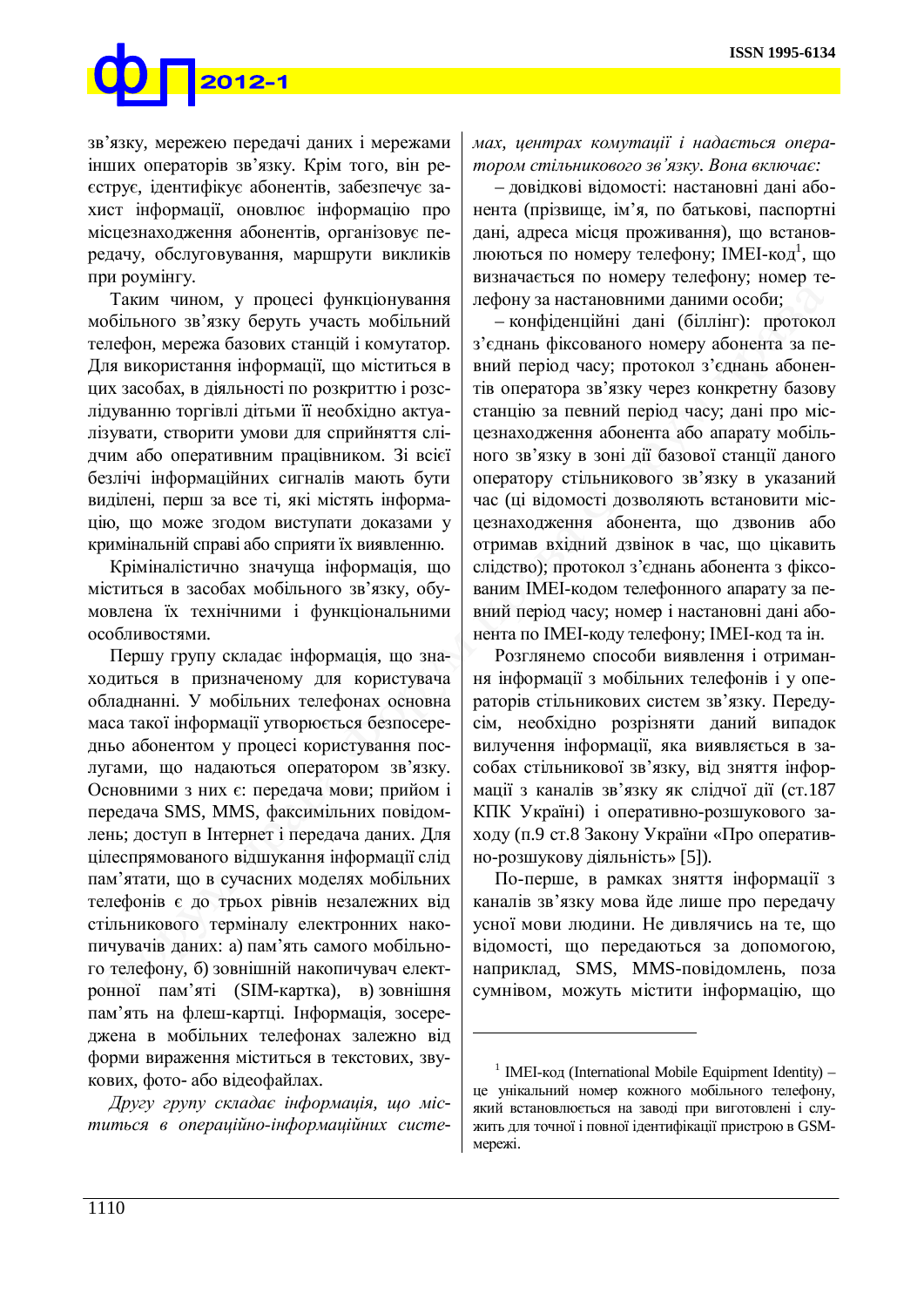

цікавить слідство, вони, проте, не є об'єктом цієї дії. Ми підтримуємо позицію Л.І. Івченко, що вельми ефективно для цілей розслідування може використовуватися інформація про обставини, супутні дзвінку, маючи на увазі, зокрема, деталізацію телефонних переговорів  $[6, c.12]$ .

По-друге, загальним для зняття інформації з каналів зв'язку в слідчій та оперативнорозшукової діяльності є використання технічного контролю за інформацією, що безпосередньо передається технічними каналами зв'язку. Зняття інформації з каналів зв'язку проводиться в автоматичному режимі безперервно протягом визначеного слідчим проміжку часу. На відміну від цього із засобів мобільного зв'язку витягується вже наявна і збережена в них інформація.

По-третє, пізнавальне значення при провадженні зняття інформації з каналів зв'язку може мати не тільки зміст інформації, але й її емоційне забарвлення, фонова та інша інформація, що може супроводжувати мову і бути зафіксована, наприклад, звукозаписуючими пристроями [7, с.6]. Інформація, що міститься в засобах мобільного зв'язку, такої властивості не має.

При розслідуванні торгівлі дітьми часто виникає необхідність не стільки в отриманні та дослідженні не стільки змісту розмов, що передаються по мережах мобільного зв'язку, в реальному масштабі часу, скільки у встановленні і подальшому вилученню інформації за наявності достатніх підстав вважати, що вона має суттєве значення для встановленні обставин злочину.

В рамках порушеної кримінальної справи про торгівлю дітьми отримання інформації від оператора стільникової мережі здійснюється слідчим шляхом – виїмкою за рішенням голови апеляційного суду або його заступника згідно ч.4 ст.187 КПК України. Після отримання дозволу суду слідчий виносить постанову про проведення виїмки, направляє його органу дізнання з дорученням про проведення

слідчої дії. За результатами виїмки отримані документи оглядаються, після чого вони приєднуються до матеріалів кримінальної справи.

Аналіз правозастосовної практики дозволяє дійти висновку, що оперативні підрозділи державних органів, уповноважених здійснювати оперативно-розшукову діяльність, залежно від етапу розслідування і слідчої ситуації, отримують інформацію, що знаходиться в засобах мобільного зв'язку, двома способами: а) в рамках окремих доручень слідчих згідно ч.3 ст.114 і ст.118 КПК України; б) в процесі роботи по перевірці або реалізації оперативної інформації, що поступила, в рамках справ оперативного обліку.

Отримання інформації про з'єднання абонента від оператора стільникової мережі при проведенні оперативно-розшукових заходів регулюється п.14 ст.8 Закону Україні «Про оперативно-розшукову діяльність» та п.6 Постанови Кабінету міністрів Україні [8] і здійснюється також тільки на підставі судового рішення. Разом із тим, оперативні підрозділи мають можливість отримувати відомості про з'єднання абонента (деталізації телефонних з'єднань) опосередковано через управління оперативно-технічних заходів.

Різноманітна доказова і орієнтуюча інформація міститься в мобільних телефонах учасників торгівлі малолітніми. Мобільний телефон представляє інтерес, з одного боку, як носій слідів злочину, з іншої – як джерело інформації.

Для набуття доказового значення інформацією, яка знаходиться в мобільному телефоні, має бути проведений ряд слідчих дій. Спочатку необхідно виявити і вилучити засоби мобільного зв'язку – мобільний телефон, SIMкартку, флеш-картку. Ці процедури здійснюються в ході проведення обшуку (зокрема особистого), огляду місця події, виїмки. В ході проведення вказаних слідчих дій, а також окремо від них проводиться огляд засобів мобільного зв'язку, включаючи зовнішній огляд із фіксацією будови, розмірів, написів, індивідуальних ознак об'єктів і ін.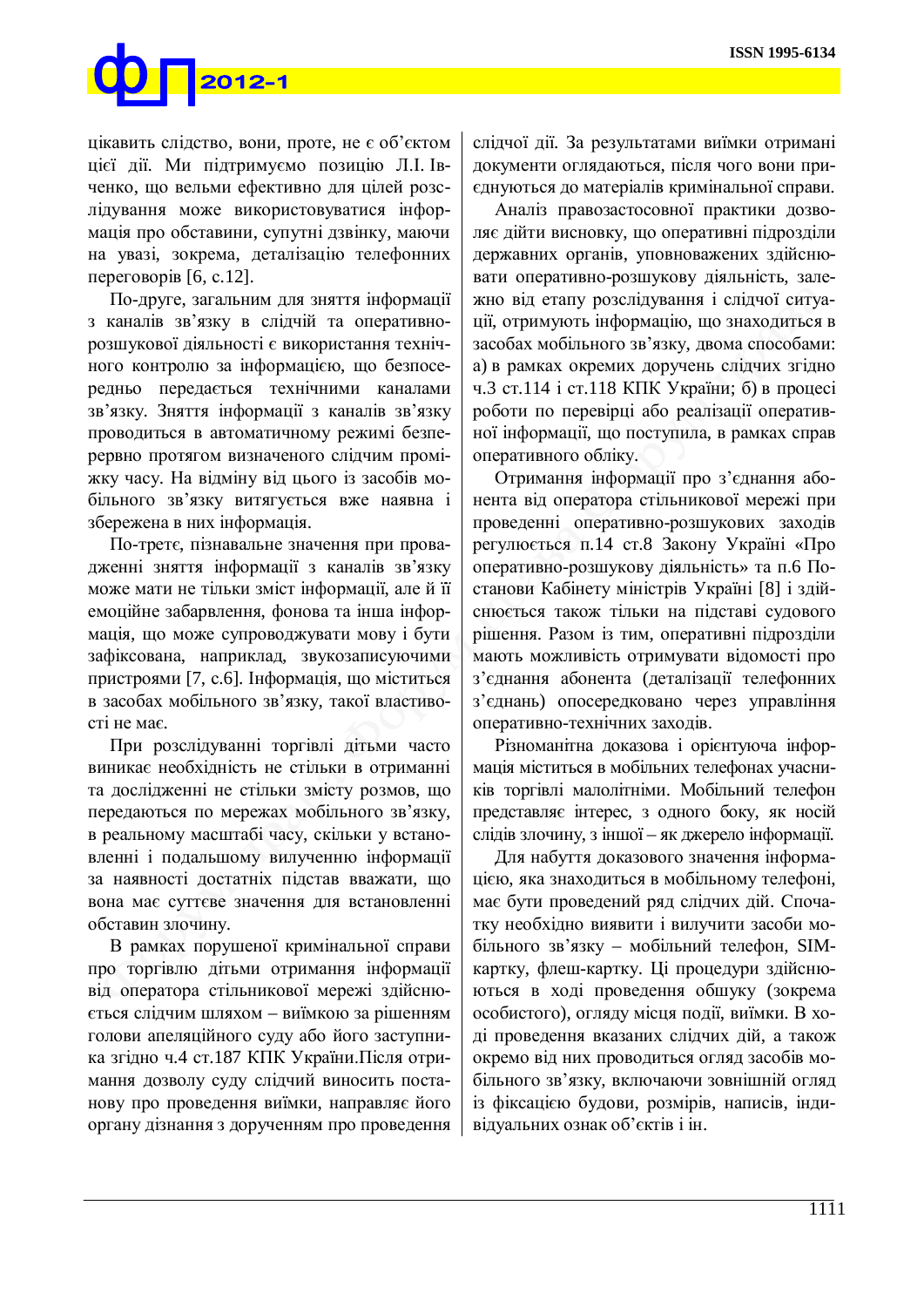

Г.В. Семенов пропонує проводити огляд інформаційного вмісту мобільного телефону. За його рекомендаціями слідчий не просто спостерігає, а вводить певні команди в мобільний телефон з метою отримання інформації, що його цікавить [4, с.21]. З вказаною рекомендацією погодитися не можна. Оскільки мобільний телефон є інтегрованим комп'ютерним засобом, то всякі маніпуляції з ним, навіть за участю спеціаліста, недопустимі, оскільки, по-перше, неочевидні для учасників слідчих дій (насамперед для понятих), подруге, можуть внести непоправні зміни до інформаційного змісту об'єктів. На наш погляд, єдиним процесуальним способом отримання інформації із засобів мобільного зв'язку, який дозволяє набути інформації доказове значення, є проведення судової експертизи. В даний час розвивається новий рід ыженерно-технічних експертиз – експертиза телекомунікаційних систем та засобів [9].

До основних питань, що ставляться на рішення експерту, відносяться:

– яка є наявна інформація у пам'яті апарата мобільного зв'язку (дані про з'єднання, звуковідеозапису, фотозображення, текстові повідомлення та ін.):

- який зміст видаленої інформації на змінних носіях та SIM-картці.

Експертне дослідження перерахованих об'єктів дозволяє встановити обставини злочину: час і тривалість використання мобільного телефону; зміст повідомлень; список абонентів та ін.

Дослідження інформації з мобільних телефонів, SIM-, флеш-карток і тієї, що міститься в деталізації телефонних з'єднань абонента мобільного телефону, сприяє не тільки встановленню обставин, що підлягають доведенню при торгівлі дітьми але і вирішенню ряду інших криміналістичних завдань, а саме: побудови і висунення слідчих версій; встановлення місцезнаходження особи, яка розшукується; виявлення додаткових епізодів злочинної діяльності; розшуку проданої дитини; подолання протидії розслідуванню; проведення тактичних комбінацій і операцій; встановлення співучасників злочинної діяльності і встановленню їх зв'язків; розкриття злочину «за гарячими слілами».

## **JIITEPATYPA**

1. Полевой Н. С. Информационные основы расследования преступлений // Криминалистика: vчебник / под ред. Н. П. Яблокова. – М.,  $1995. - C. 34 - 43.$ 

2. Пашнєв Д. В. Використання спеціальних знань при розслідуванні злочинів, вчинених із застосуванням комп'ютерних технологій : автореф. дис. на здобуття наук. ступеня канд. юрид. наук: спец. 12.00.09 / Д. В. Пашнєв; Харківськ. нац. ун-т внутр. справ. – Х., 2007. –  $21 c.$ 

3. Андрианов В. И. Мобильные телефоны / В. И. Андрианов. – СПб. : БХВ-Петербург; Арлит, 2003. – 384 с.

4. Семенов Г. В. Расследование преступлений в сфере мобильных телекоммуникаций: автореф. дис. на соискание ученой степени канд. юрид. наук : спец. 12.00.09  $\Gamma$ . В. Семенов; Воронежск. гос. ун-т. – Воронеж, 2003. – 24 с.

5. Закон України «Про оперативно-розшукову діяльність» : від 18.02.1992 р., № 2135-ХІІ // ВВР України. – 2011. – № 45. – Ст. 485.

6. Ивченко Л. И. Тактика контроля и записи переговоров и использование результатов этого следственного действия в расследовании преступлений / Л. И. Ивченко. – М. : Юрлитинформ, 2005. – 168 с.

7. Сергєєва Д. Б. Зняття інформації з каналів зв'язку: кримінально-процесуальні і криміналістичні засади : автореф. на здобуття наук. ступеня канд. юрид. наук : спец. 12.00.09 / Д. Б. Сергєєва; Київськ. нац. ун-т внутр. справ. – К., 2008. – 20 с.

8. Постанова Кабінету міністрів України «Про затвердження порядку отримання дозволу суду на здійснення заходів, які тимча-